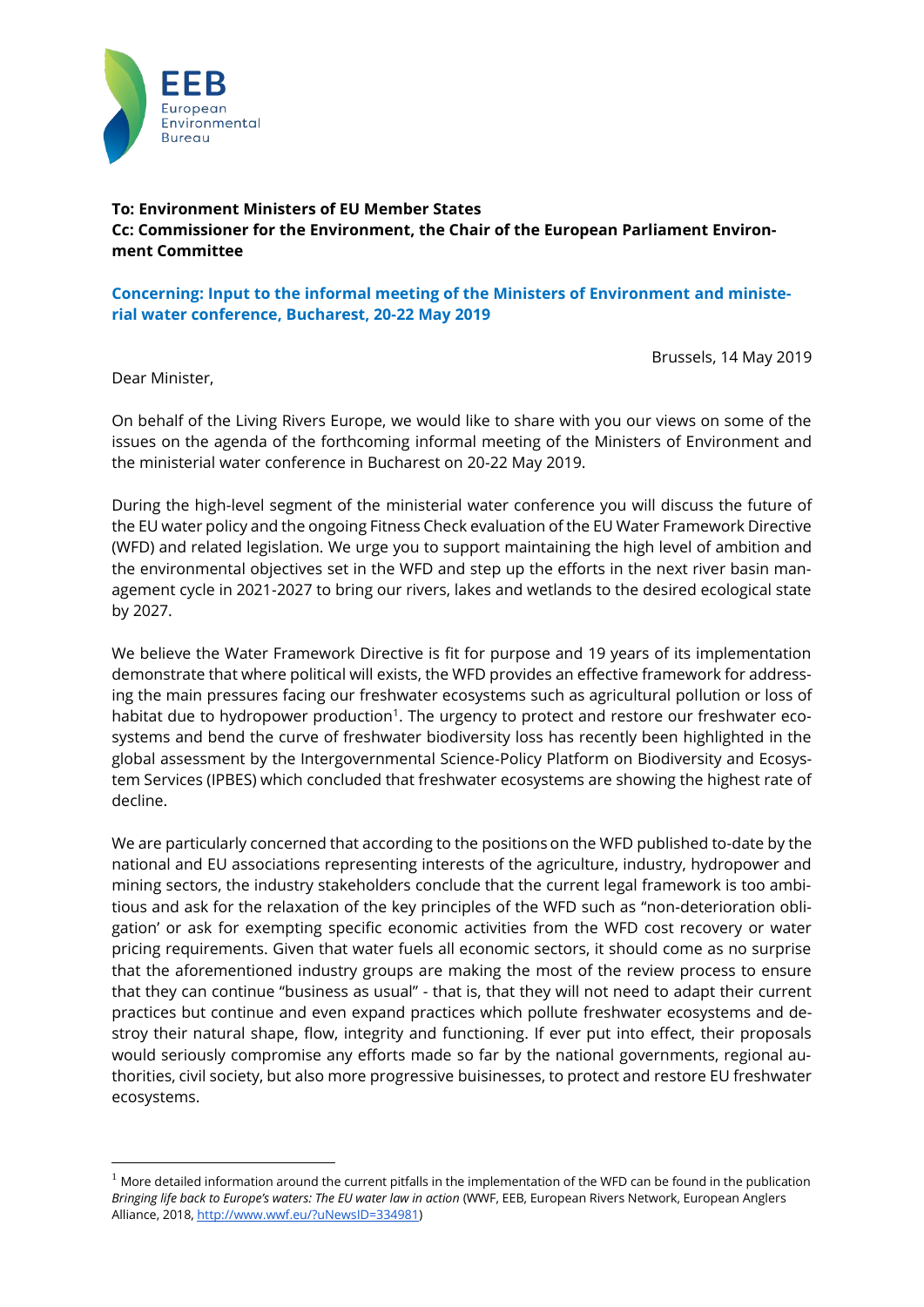We are also concerned that some proposals discussed by the Water Directors of the EU Member States mirror the wish list of the various industry and agriculture lobby groups and question the cornerstones which make the WFD fit for purpose, such as the "one-out, all-out principle", and ask for postponing the deadlines for achieving the WFD objectives or changing the "non-deterioration" obligation among others.

This is at odds with the scientific evidence and the sustainable future citizens across the world have been so vocally demanding, not least through the civil society-led #ProtectWater campaign, during which more than 375,000 citizens expressed their wish for the WFD to remain unchanged.<sup>2</sup>

We believe that the WFD provides all the tools needed to significantly improve sustainable water management in Europe and ensure people, the economy and nature have a decent supply of good quality water now and in the future. And whilst some progress has been made over the 19 years the legislation has been in effect, the EU is not on track to bring Europe's rivers, lakes, wetlands, streams, groundwater, transitional and coastal waters to good health by 2027 unless efforts are significantly stepped up. We are concerned that if the decision is made to amend the WFD, this will create the unnecessary legal uncertainty and shift the focus away from developing, implementing and financing more effective and ambitious measures to tackle the main pressures and bring our water environment to health by 2027.

Thus, we urge you not to align yourself with the positions of vested economic interests who are putting forward proposals to grant themselves greater flexibility - flexibility to develop and roll out practices which, far from being in line with the sustainable future citizens so vocally demand, would keep us locked in a destructive and unsustainable present and foreseeable future. We urge you instead to maintain the ambitious legal framework and focus on its adequate implementation as a matter of utmost priority and urgency.

We enclose our latest publication on the position of several industry and agriculture lobbies as well as those discussed by some officials for your attention.

Thank you in advance for your consideration of these points for your discussion in Bucharest.

Yours sincerely,

Jeremy Wates Secretary General, EEB

On behalf of: European Anglers Alliance, European Rivers Network, European Environmental Bureau, Wetlands International and WWF

<sup>&</sup>lt;u>.</u> <sup>2</sup> Living Rivers Europe, 2019, "375,000+ Citizens tell the European Commission 'Hands off our Water Law!"', https://wwf.panda.org/\_/search\_wwf\_news/?344893/375000-Citizens